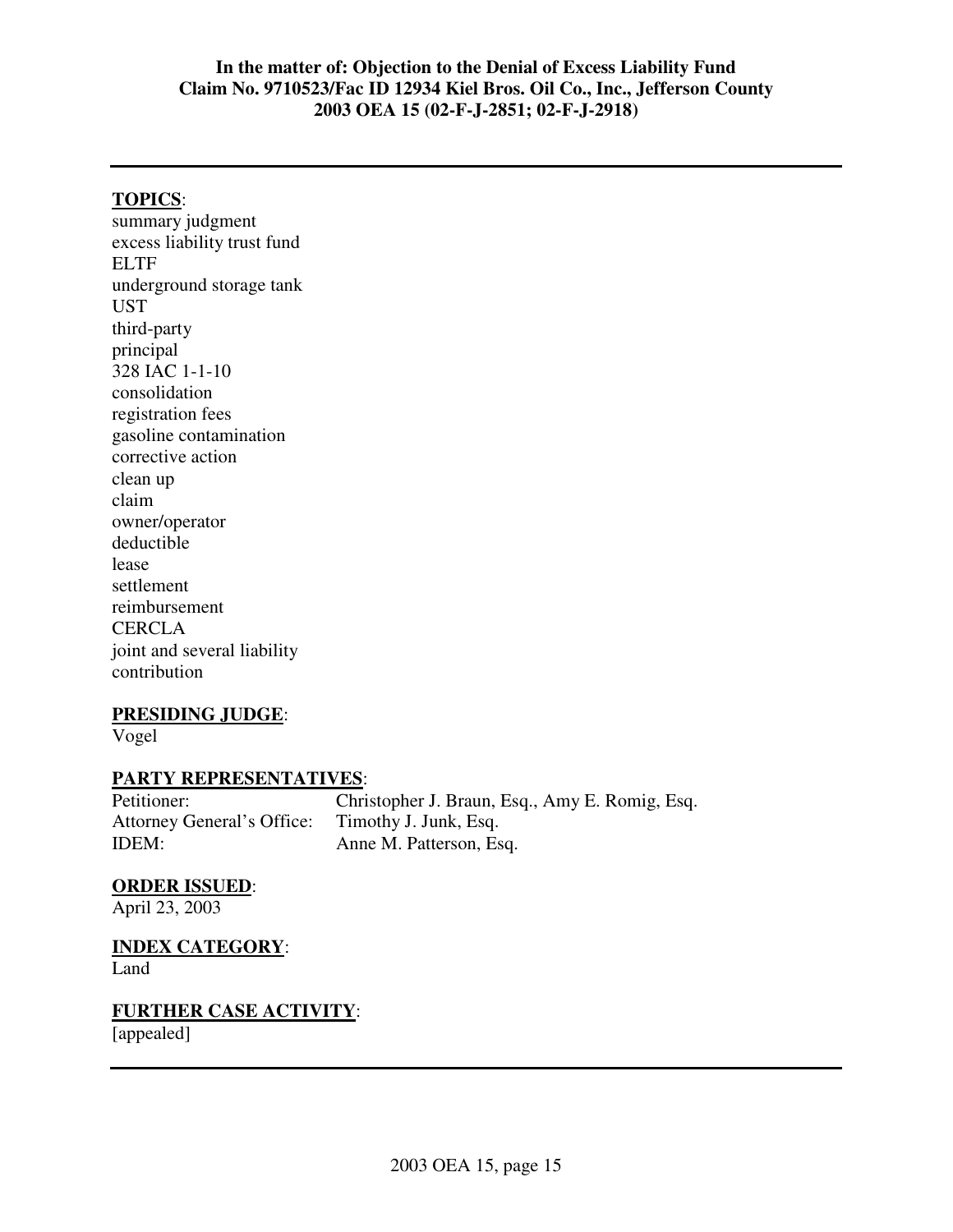| <b>STATE OF INDIANA</b>             |  |                       | BEFORE THE INDIANA OFFICE OF   |
|-------------------------------------|--|-----------------------|--------------------------------|
|                                     |  |                       | SS: ENVIRONMENTAL ADJUDICATION |
| <b>COUNTY OF MARION</b>             |  |                       |                                |
|                                     |  |                       |                                |
| IN THE MATTER OF:                   |  |                       |                                |
|                                     |  |                       |                                |
| OBJECTION TO THE DENIAL OF          |  |                       | Consolidated:                  |
| EXCESS LIABILTY FUND CLAIM          |  | Cause No. 02-F-J-2851 |                                |
| NO. 9710523 / FAC ID NO. 12934      |  |                       | Cause No. 02-F-J-2918          |
| KIEL BROTHERS OIL COMPANY, INC.,    |  |                       |                                |
| MADISON, JEFFERSON COUNTY, INDIANA. |  |                       |                                |
|                                     |  |                       |                                |

#### **ORDER GRANTING THE MOTIONS FOR SUMMARY JUDGMENT SUBMITTED BY THE ATTORNEY GENERAL OF THE STATE OF INDIANA AND THE INDIANA DEPARTMENT OF ENVIRONMENTAL MANAGEMENT**

This matter, having come before the Office of Environmental Adjudication ("OEA") through Motions for Summary Judgment filed by the Attorney General of the State of Indiana ("Attorney General"), and the Indiana Department of Environmental Management ("IDEM") and Cross-Motion filed by Kiel Bros. Oil Co., Inc. ("Kiel Bros."); and the Environmental Law Judge ("ELJ"), having read and considered the petitions, motions, record of proceedings, evidence, and the briefs and responses of the parties, now finds that judgment may be made upon the record. The ELJ, by a preponderance of the evidence, now makes the following findings of fact and conclusions of law, and enters the following Order with respect to the Petition of Kiel Bros.:

#### **STATEMENT OF THE CASE**

- 1. On February 12, 2002, Kiel Bros. petitioned for administrative review of the denials by the Attorney General and the IDEM of the third-party claim that Kiel Bros. submitted on November 2, 2001 relating to damages arising from a leaking underground storage tank ("UST") facility that Kiel Bros. had previously leased from Hukill Oil Company, Inc. ("Hukill") (ELF # 9710523/FAC ID 12934); Office of Environmental Adjudication ("OEA") Cause No. 02-F-J-2851.
- 2. On July 15, 2002, Kiel Bros. petitioned for administrative review of the June 28, 2002 letter from the Attorney General finding that Kiel Bros.'November 2, 2001 Excess Liability Trust Fund ("ELTF") claim should be denied; OEA Cause No. 02-F-J-2918.
- 3. On July 16, 2002, Kiel Bros. moved to consolidate OEA Cause Nos. 02-F-J-2851 and 02-F-J-2918 based on the fact that both of the denials relate to the November 2, 2001 ELTF claim and the concurrence of the issues presented on review.
- 4. The Court granted the consolidation during the pre-hearing conference on August 13, 2002.
- 5. All parties filed Motions for Summary Judgment on the issues and submitted designated materials to support their motions.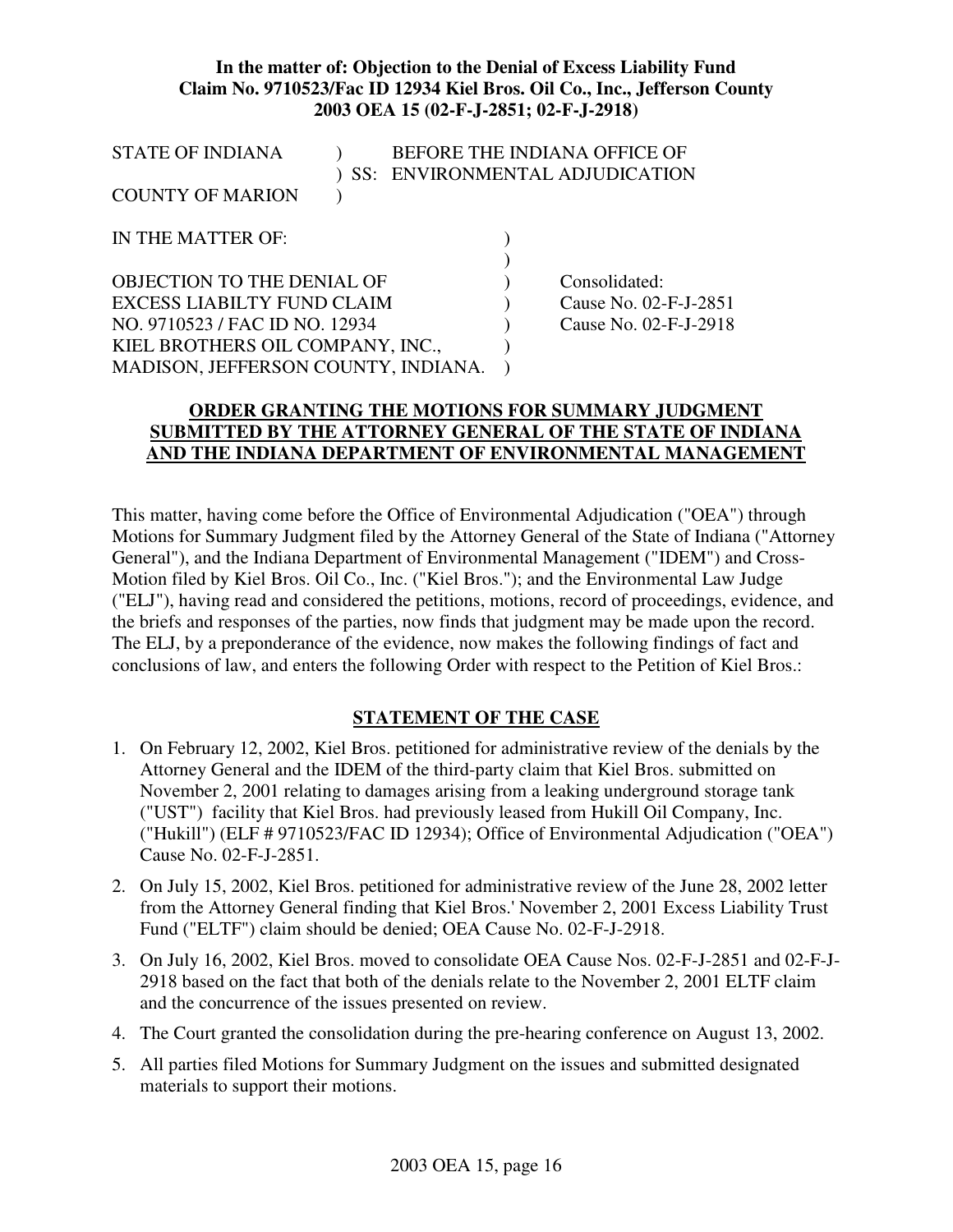## **FINDINGS OF FACTS**

- 1. Kiel Bros. leased and operated a gasoline station with underground storage tanks ("USTs") on property at 219 North Clifty Avenue, Madison, Indiana ("Site") from May 1987 until May 1997. The property was leased from Hukill Oil Company, Inc. ("Hukill") owner of the station from approximately 1962 until February, 1999 when it sold the property to an unrelated party.
- 2. During the applicable time period, all UST Registration Fees were paid in full. Kiel Bros. paid the UST Registration Fees while lessee of the station and Hukill paid the fees at all other times.
- 3. After the Kiel Bros. lease expired in 1997, Hukill discovered gasoline contamination on the Site and performed corrective action to clean up the gasoline spill.
- 4. Hukill submitted a first party claim for reimbursement of its corrective action costs in September, 1999 to the Indiana ELTF. The ELTF paid Hukill \$189,469.49; however, \$48,209.14 of the claim was denied; \$35,000 of which being Hukill's deductible, the portion to be borne by the tank owner/operator.
- 5. On June 10, 2000, Kiel Bros. submitted an application for eligibility with the ELTF. The ELTF Administrator confirmed the eligibility of Kiel Bros. on July 10, 2000, by letter indicating that the Site is eligible for reimbursement from the ELTF for eligible costs associated with any work phase.
- 6. In January, 1998, Hukill filed suit against Kiel Bros. alleging that gasoline contamination at the Site was the result of Kiel Bros.'Lease and operation of the gas station; *Hukill Oil Company, Inc. v. Kiel Bros. Oil Co., Inc.,* Jefferson Circuit Court, Cause No. 39C01-9801- CP-25.
- 7. On October 12, 2001, Hukill and Kiel Bros., reached a settlement in the Jefferson Circuit Court suit whereby Kiel Bros. paid \$200, 986.41 to Hukill. The settlement resulted in a stipulated dismissal of the action on November 20, 2002.
- 8. Kiel Bros. filed an Application with the ELTF on November 2, 2001 as a third-party claimant requesting \$ 230,986.41 and supported the claim with the settlement agreement with Hukill per *Hukill Oil Company, Inc. v. Kiel Bros. Oil Co., Inc., supra.*
- 9. On January 25, 2002, the IDEM denied Kiel Bros.'third-party claim; on December 20, 2001, the Attorney General, denied Kiel Bros.'third-party claim.
- 10. To date, Kiel Bros. has not filed a direct claim or presented documentation of any corrective action costs incurred by Kiel Bros.

# **ISSUE**

The issue of whether Kiel Bros. as lessee and statutory "operator" of the underground storage tanks owned by Hukill is eligible for ELTF funds as a third-party claimant is dispositive of the case and the only issue to be addressed by the OEA.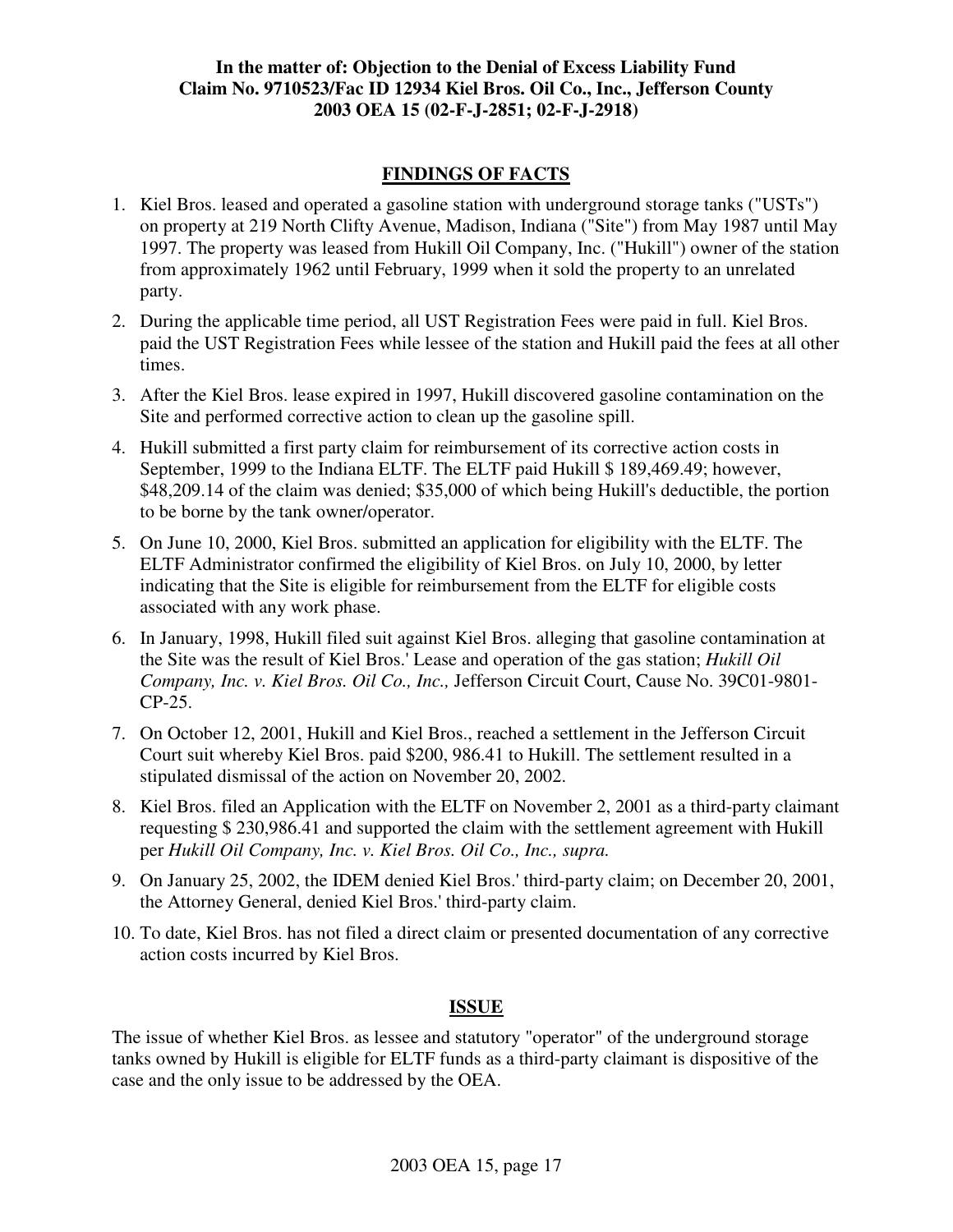### **DISCUSSION**

Kiel Bros. argues that it is entitled to reimbursement from the ELTF as a third-party claimant due to a settlement with Hukill in a State Court action for damages resulting from an accidental release of petroleum from Hukill's USTs while Kiel Bros. was operator of the USTs. Although Indiana defines "Third party liability"<sup>1</sup> it does not define third party. Absent a legislative definition of a word, the court gives the word its common and ordinary meaning. *Kaghann's Korner, Inc. v. Brown & sons Fuel Company, Inc., 706 N.E. 2d 556, 1999 Ind. App. LEXIS 179.* Black's Law Dictionary, 7th Ed., defines third party as "One who is not a party to a lawsuit, agreement or other transaction but who is somehow involved in the transaction; someone other than the principle parties. -- Also termed *outside party.* ..."

Indiana's underground storage tank laws as drafted are based on the Federal Comprehensive Environmental Response, Compensation and Liability Act ("CERCLA"), *42 U.S.C. & 9601* et seq. *Western Ohio Pizza, Inc. v. Clark Oil & Refining Corporation 704 N.E.2d 1086; 1999 Ind. App. LEXIS 68* citing *The Pantry, Inc. v. Stop-N-Go Foods, Inc., 777 F. Supp. 713, 721 (S.D. Ind. 1991),* modified on denial of reconsideration, *796 F. Supp. 1164 (S.D. Ind. 1992).* Pursuant to CERCLA, owners or operators of petroleum underground storage tanks are required to demonstrate financial responsibility for taking corrective action and for compensating third parties for bodily injury and property damage caused by accidental releases arising from the operation of petroleum underground storage tanks. 40 CFR 280.93. Courts have held that joint and several liability may be imposed against the owner or operator under CERCLA and that a person held jointly and severally liable may seek contribution from other potentially liable parties. *Bourbon Mini-Mart, Inc. et al v. Gast Fuel and Services, Inc., et al, 783 N.E. 2d 253, 263; 2003 Ind. LEXIS 116 (Ind. Sup. Ct. 2003).*

Under similar Indiana law<sup>2</sup> a person who undertakes cleanup of a release from an underground storage tank may seek contribution from a former owner or operator who owned or operated the tanks at the time the release occurred. *Western Ohio Pizza, Inc. v. Clark Oil & Refining Corporation 704 N.E.2d 1086; 1999 Ind. App. LEXIS 68.* Thus Hukill, an owner of USTs who incurred expenses during the cleanup of a site from the accidental release of petroleum from the UST's operated by Kiel Bros., is entitled to seek contribution from Kiel Bros. in State Court. However, as owner of the USTs and jointly and severally liable for the accidental release, Hukill is a principle in this action and not a third party in the claim for reimbursement from the ELTF. Kiel Bros. is entitled to request reimbursement for reasonable costs Kiel Bros. incurred in cleanup of the site, but is not a third-party claimant. As responsible parties, Hukill, as owner and Kiel Bros. as operator of the USTs are both principle parties to this action; no third-party claim may be made.

<sup>1</sup> **328 IAC 1-1-10.** "Third party liability" is the damage a tank owner or operator is legally obligated to pay for injury suffered by a third party as the result of a release. Third party liability includes bodily injury and property damage.

<sup>2</sup> **I.C. 13-28-13-8 (b).** A person who: (2) undertakes corrective action resulting from a release from an underground storage tank, ....is entitled to receive a contribution from a person who owned or operated the underground storage tank at the time the release occurred...